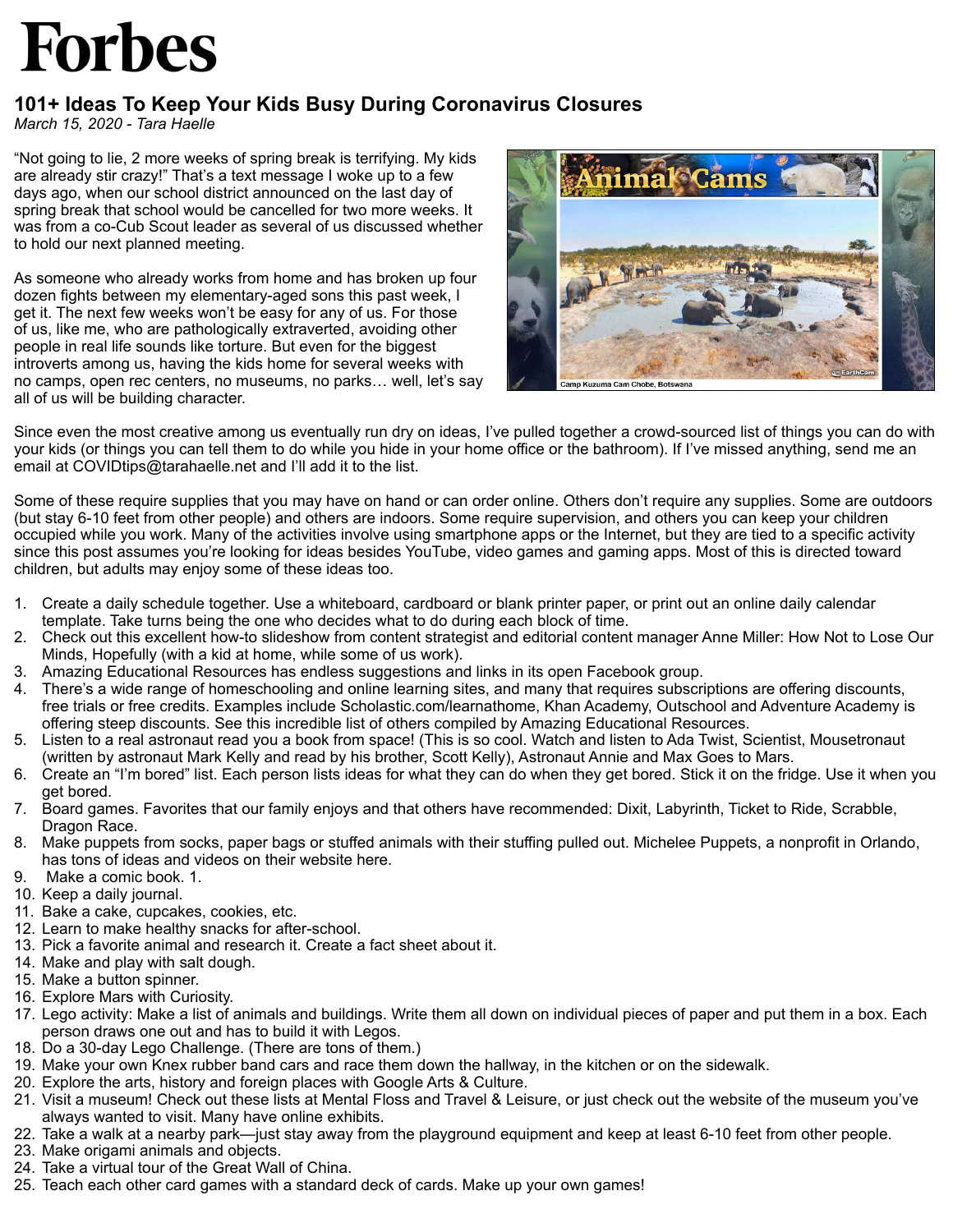- 26. Go through the house looking for broken toys or things that need to be thrown away. Use tape and glue to them into a found-art sculpture art project instead.
- 27. Take a virtual field trip to Yellowstone National Park's top attractions.
- 28. Have a contest to see who can pick up the most dishes/clothes/socks/legos/etc laying around the house. The winner gets to pick the next board game.
- 29. Take a road trip where you don't get out of the car. Play road games along the way.
- 30. Watch live jellyfish, beluga whales, African penguins, and more at the Georgia Aquarium's webcams.
- 31. Thank a community hero. Write a letter or make thank you cards for
- 32. Put together a care package for a US service member serving overseas. Get ideas here and go through an organization or send them via Support Our Troops.
- 33. Pick a sentence from a book. How many words can you make from the letters in the sentence?
- 34. Build a house of cards.
- 35. Check out the Kitchen Pantry Scientist for endless ideas that mix science, fun and the kitchen. For most activities, you'll have most of the supplies already in your house. The woman behind the site, Liz Heinecke, also has a series of highly recommended books: Kitchen Science Lab for Kids, Chemistry for Kids, STEAM Lab for Kids, Star Wars Maker Lab, Outdoor Science Lab for Kids and Kitchen Science for Kids Edible Edition.
- 36. Do you play Pokemon Go or Wizards Unite? Drive to an area with a lot of Pokestops or Inns and Greenhouses, and play from your car (while safely parked!)
- 37. Take a hike at a nearby park or forest.
- 38. Create your own secret code. Write a letter to someone else in the code.
- 39. Listen to podcasts. A few of our favorites include Story Pirates, WOW in the World, Fun Kids Science Weekly, Story Collider, Brains On! (whose latest is a show on coronavirus), Simon's Science Adventure Stories and Fun Kids Story Quest. 40. Blow bubbles outside.
- 
- 41. Draw pictures outside with sidewalk chalk. 42. "Paint" a wooden picket fence with water.
- 43. Watch animals live on live zoo webcams across the world, such as lions, naked mole rats, elephants and pandas. Check out links to several zoos and other virtual field trips here. (Note that some animals may not be visible, so try multiple sites.)
- 44. Watch wild animals like wolves and puffins on webcams at wildlife refuges and other sites. See top lists from Audubon (some dead links), Outside Magazine and [EarthCam.](https://www.earthcam.com/events/animalcams/)
- 45. Go tent camping in your backyard.
- 46. Use FaceTime, Skype, Google Hangouts or another platform to video chat with a friend or relative.
- 47. Have a virtual party using a video chat platforms. Play party games.
- 48. Have a paper boat race at a nearby pond.
- 49. Fish at a nearby pond. (Stay 6-10 feet away from others.)
- 50. Make your own felt board for them to create scenes, practice spelling or do math problems.
- 51. Refrigerator magnetic poetry contests.
- 52. Buy shaving cream and create art outside or on the bathroom wall.
- 53. Make your own musical instruments. (Search online for hundreds of ideas.)
- 54. Have a contest to see who reads the most books.
- 55. Put on a family play.
- 56. Plan the next family vacation.
- 57. Collect rocks on a walk. Paint them at home.
- 58. Start a home garden (indoor or outdoor).
- 59. Plant marigolds or cooking herbs.
- 60. Find a dead bee outside. Use a spoon or tweezers to pick it up and investigate it under a magnifying glass or a smartphone app, such as MagLite. If you have a microscope, look at its body parts, such as its eyes, wings or legs. Learn the parts of the bee. Order a bee book or research bees online to learn more.
- 61. Repeat the above for any insect.
- 62. Check out e-books and audiobooks from your library through apps such as Libby/Overdrive, Axis 360, Hoopla and cloudLibrary. (Your local library's website should list the apps they use.)
- 63. If your library doesn't have online books and audiobooks, check out Epic! Books.
- 64. Check out "A Week of Awesome Afternoon Adventures" on Zoom with Chris Field.
- 65. Design your own exercise routine. Take turns teaching an "exercise class" to your favorite tunes.
- 66. Make pickles and jam.
- 67. Learn a new language. Use an app, such as Duolingo. Make flashcards. Write foreign language vocabulary words on Post-Its and plaster the house with them. (While researching this article, I learned there are also foreign language Magnetic Poetry kits, though they're a bit pricey.) Learn to sing a song in a foreign language. Make a dictionary in the foreign language.
- 68. Learn three new vocabulary words a day. Turn each word into a painting or other art project. Make flashcards. (I actually practiced my SAT words in high school by taping up flashcards throughout the house.)
- 69. Watch a favorite movie or cartoon in a different language. (Most DVDs have other language options.)
- 70. Watch a favorite movie or cartoon on mute and make up your own dialogue.
- 71. Watch cooking videos online for making food from another country. Try to make the dish.
- 72. Have an untimed Iron Chef contest with the whole family. Choose an ingredient, and everyone makes a different dish.
- 73. Write a letter to your grandparents or other relatives or friends. Address the envelope, buy a stamp through the machine at the post office and mail it.